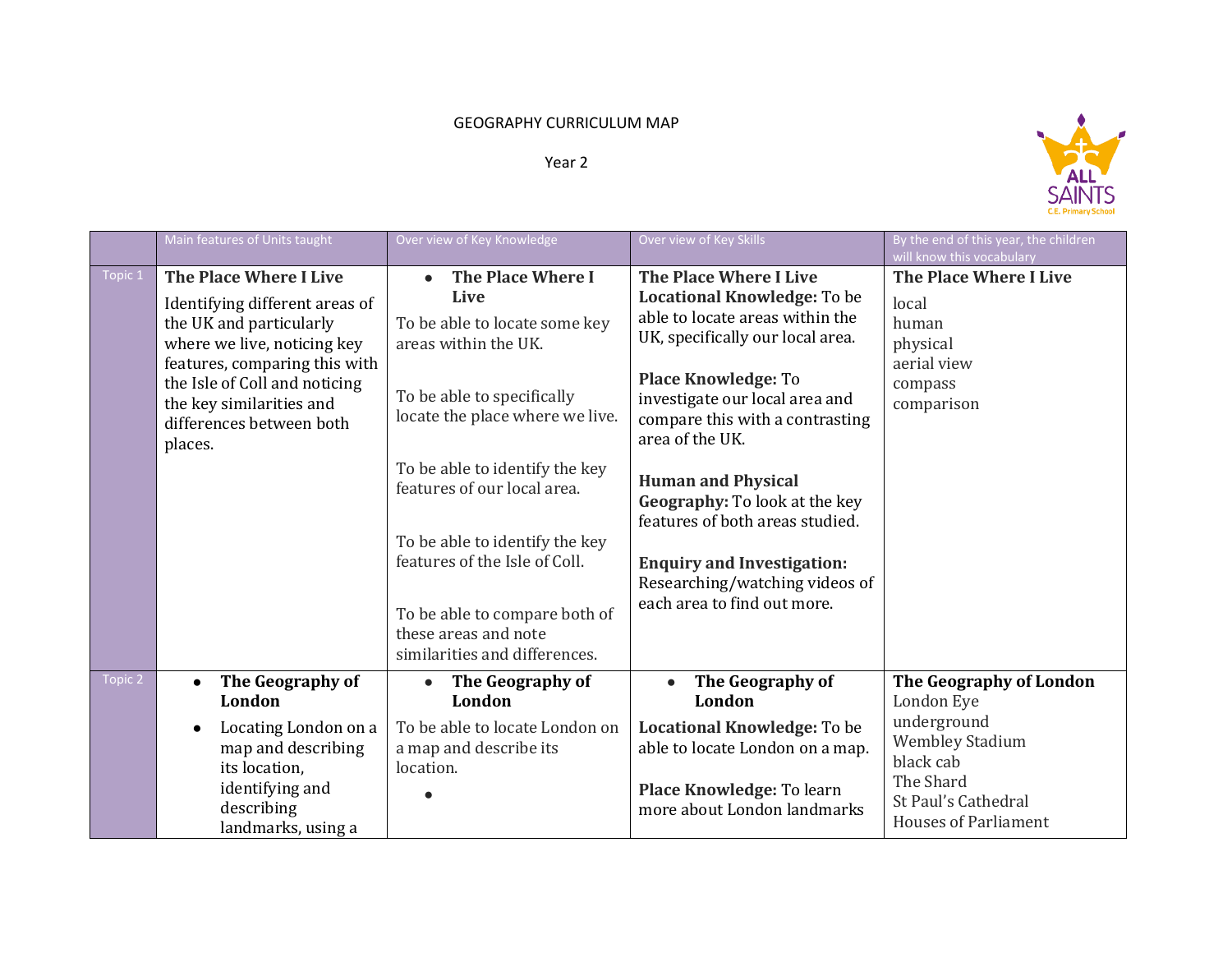|         | compass, identifying<br>geographical features<br>of London, exploring<br>weather patterns and<br>planning a trip to<br>London.                                                                                                                                                                                                                                                                                                    | To be able to identify and<br>describe landmarks of London.<br>$\bullet$<br>To be able to use<br>$\bullet$<br>compass points and<br>directional language to<br>navigate between<br>London landmarks.<br>To be able to identify and<br>describe a variety of<br>geographical features in<br>London.<br>To explore seasonal weather<br>patterns in London.<br>To be able to plan a trip to<br>London. | and use a compass to identify<br>and describe them.<br><b>Human and Physical</b><br>Geography: To look at the key<br>features of London and describe<br>them.<br><b>Enquiry and Investigation:</b><br>Researching/watching videos of<br>London to find out more about<br>its location and features.                                                                     | Big Ben<br><b>Buckingham Palace</b>                                                                                                                                                                                             |
|---------|-----------------------------------------------------------------------------------------------------------------------------------------------------------------------------------------------------------------------------------------------------------------------------------------------------------------------------------------------------------------------------------------------------------------------------------|-----------------------------------------------------------------------------------------------------------------------------------------------------------------------------------------------------------------------------------------------------------------------------------------------------------------------------------------------------------------------------------------------------|-------------------------------------------------------------------------------------------------------------------------------------------------------------------------------------------------------------------------------------------------------------------------------------------------------------------------------------------------------------------------|---------------------------------------------------------------------------------------------------------------------------------------------------------------------------------------------------------------------------------|
| Topic 3 | <b>Hesketh Bank and</b><br><b>Australia</b><br>Locating Australia on a map,<br>using a compass to<br>understand north, south, east<br>and west, investigating the<br>climate and weather of<br>Australia, understanding and<br>comparing Christmas and<br>Australia in the UK,<br>identifying the physical<br>features and landscapes of<br>Australia, researching<br>Australia's culture and the<br>unusual animals that inhabit | <b>Hesketh Bank and Australia</b><br>To explore Australia and<br>where it is in the world.<br>To be able to use a compass<br>and explore what north, south,<br>east and west are.<br>To explore Australia's climate<br>and weather.<br>To be able to explore what<br>Christmas is like in Australia<br>compared to the UK.                                                                          | <b>Hesketh Bank and Australia</b><br>Locational Knowledge: To be<br>able to locate Australia.<br>Place Knowledge: To learn<br>more about Australia, its<br>landmarks, cities and culture.<br><b>Human and Physical</b><br>Geography: To look at the<br>human and physical features of<br>Australia.<br><b>Enquiry and Investigation: To</b><br>investigate Christmas in | <b>Hesketh Bank and Australia</b><br>continent<br>Europe<br>Australasia<br>Sydney<br>city<br>town<br>Pacific Ocean<br>Southern Hemisphere<br>river<br>physical features<br>human features<br>population<br>climate<br>landmarks |